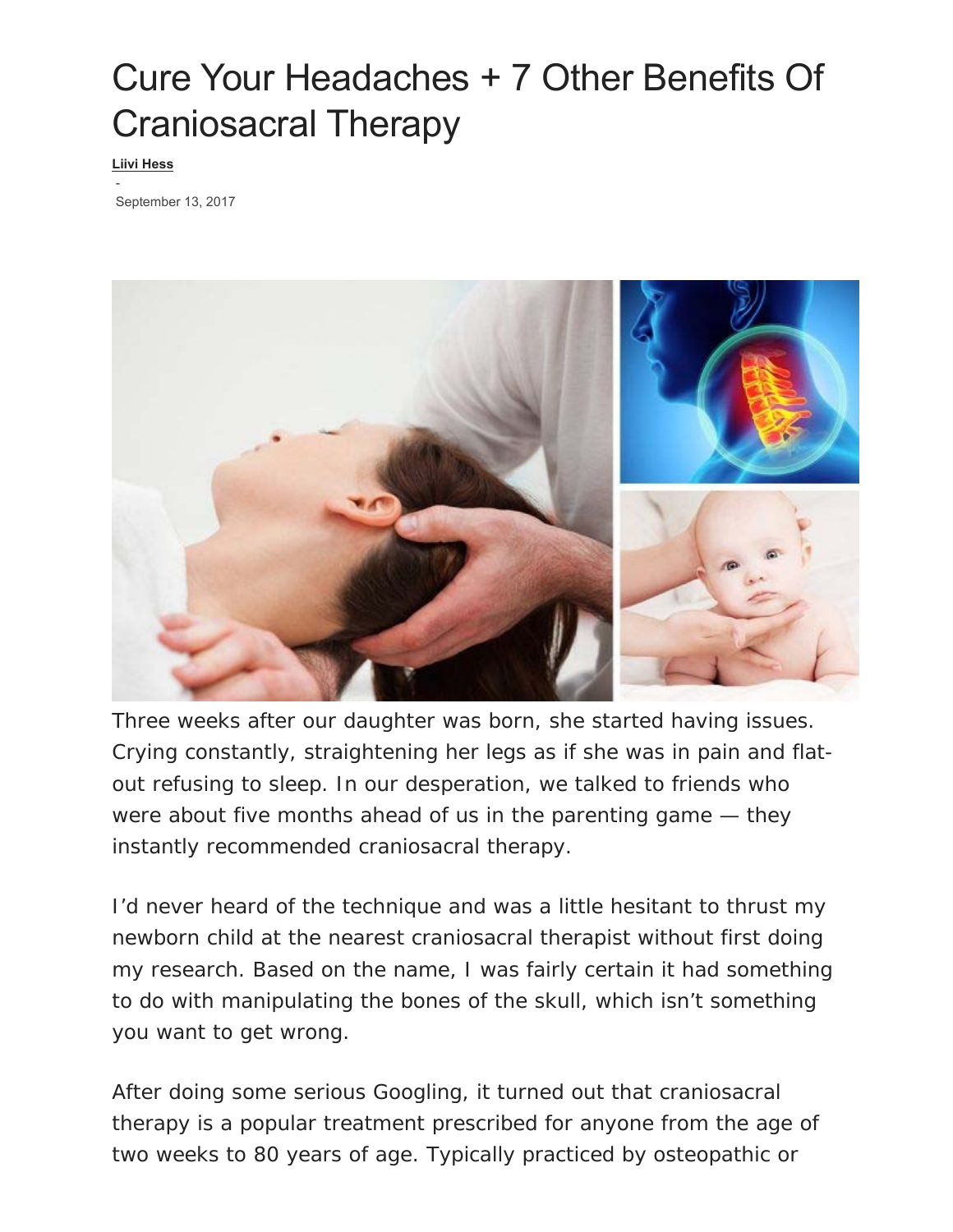chiropractic practitioners, craniosacral therapy uses only gentle touch to manipulate the bones of the skull, spine and sometimes pelvis.

Developed by osteopathic physician John E. Upledger in the 1970s, craniosacral therapy is believed to regulate the flow of cerebrospinal fluid. That probably doesn't mean a heck of a lot to the average person, but this fluid surrounds the brain and spinal cord, acting as a cushion that protects the brain from both mechanical and microbiological damage. Thus with normalization of the cerebrospinal fluid, both the brain and neck are supported and recovery is promoted. In this way, craniosacral therapy provides a safe treatment for people of all ages.

So what are the benefits of craniosacral therapy? Plenty, as it turns out! Here are just a few ailments it cause treat:



**1. Neck pain** 

2.

Craniosacral therapy gently manipulates the muscles and bones around the neck.

Much of the tension in our neck is often due to tight muscles around the base of the skull and the way in which we hold our head… which just so happens to be pretty darn heavy! Craniosacral therapy gently manipulates the muscles and bones around this area, helping to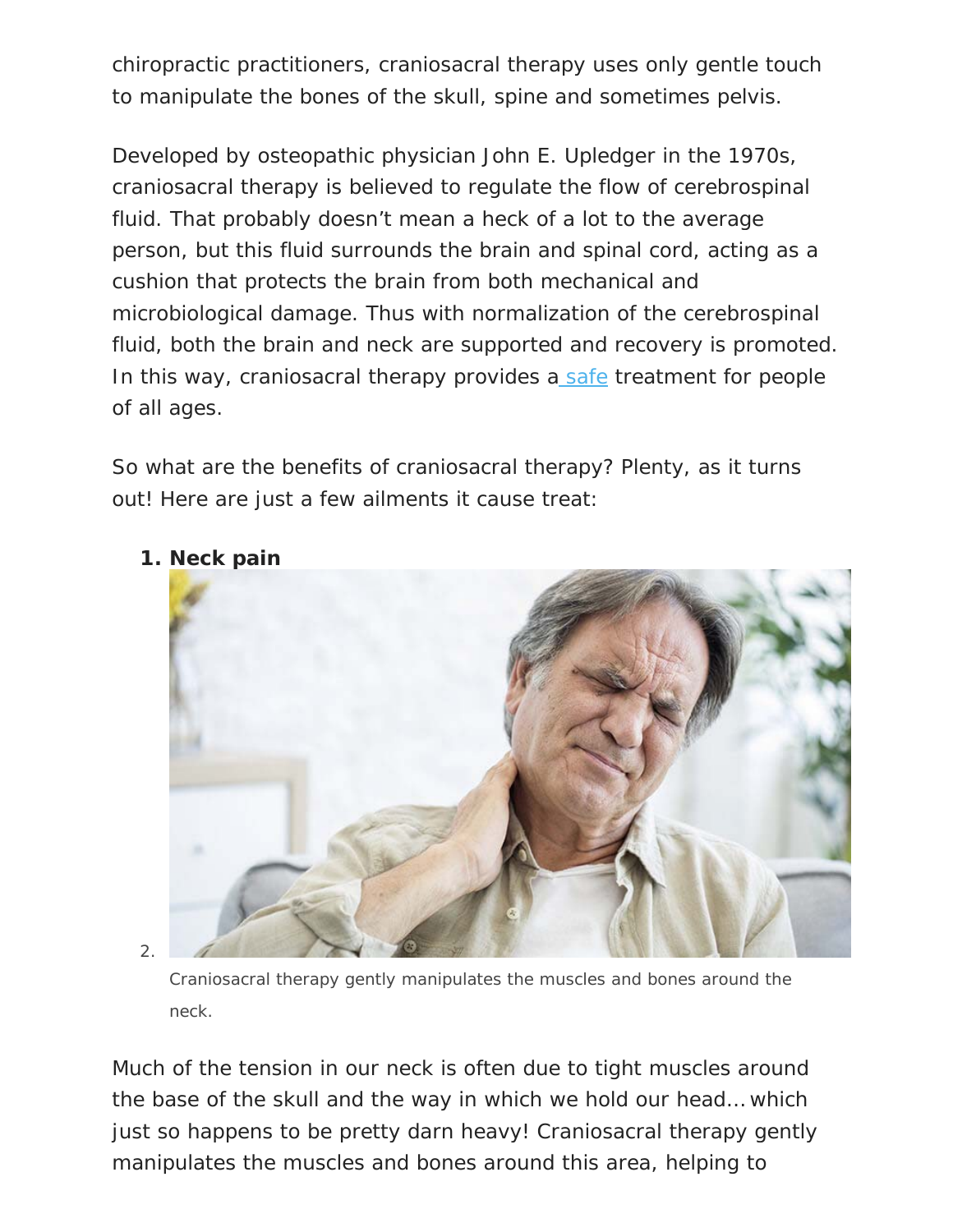alleviate tension and possibly providing an effective way to alleviate neck pain.

# **2. Headaches**

Having suffered from multiple concussions in my youth, I know all about headaches. The neurologists I've talked to over the years regarding my head injuries all concur on the same thing: these headaches are likely caused by bruising on the outside of my brain, caused by me (foolishly) hitting my head so hard that my brain literally sloshed into the side of my skull.

The fluid that is designed to prevent such bruising from occurring is none other than the cerebrospinal fluid I discussed earlier, therefore it stands to reason that by promoting healthy flow and homeostasis of that cerebrospinal fluid, one might gain relief from chronic headaches. I haven't yet tried it myself, but it might be worth giving craniosacral therapy a go if you're dealing with frequent or debilitating migraine headaches.

# **3. Central nervous system disorders**

The central nervous system is a complex system of nerves that controls virtually every aspect of the body. Comprised of the brain and the spinal cord, it makes sense that the central nervous system would respond favorably to the gentle massaging motions applied to the brain and upper spine during craniosacral therapy. For this reason, many people suffering from central nervous system disorders have reported significant recovery following repeated craniosacral therapy applications.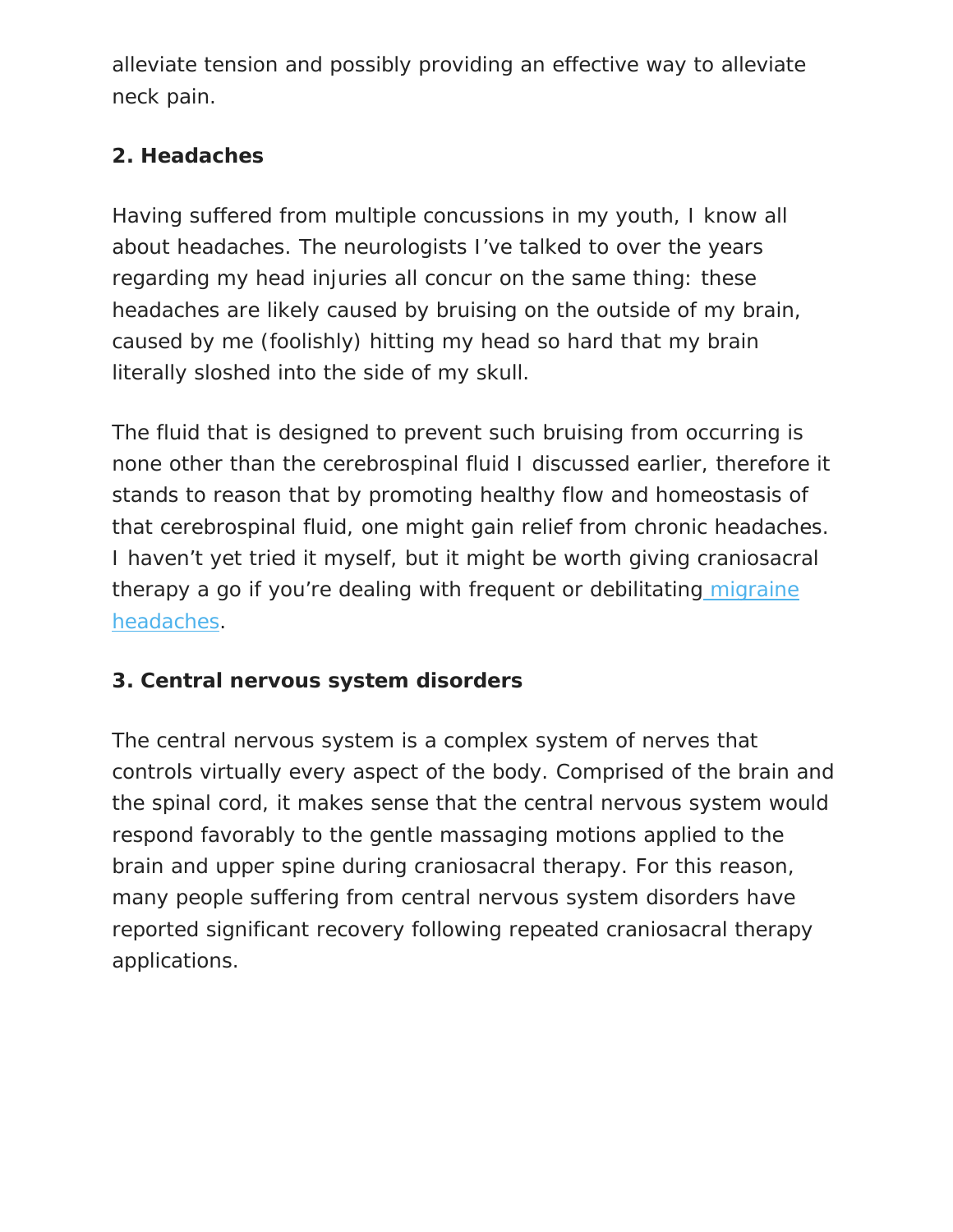#### **4. Immune dysfunction**



By regulating the flow of cerebrospinal fluid, craniosacral therapy may help to increase immune function.

The cerebrospinal fluid that surrounds the brain and spinal cord is designed to not only protect these critical organs from physical damage, but also to prevent infection from bacterial invasion. By helping to regulate the flow of this fluid, craniosacral therapy may help to dramatically increase your immune system function.

## **5. Chronic fatigue**

Chronic fatigue affects millions of Americans, significantly reducing their ability to deal with stress of any kind and placing them in a state of constant tiredness and overwhelm. Craniosacral therapy is thought to reduce excess adrenalin in the body, one of the key contributors to chronic fatigue.

## **6. Fibromyalgia**

As a condition associated with abnormal central nervous system function, symptoms of fibromyalgia may respond well to repeated applications of craniosacral therapy. The gentle palpitations applied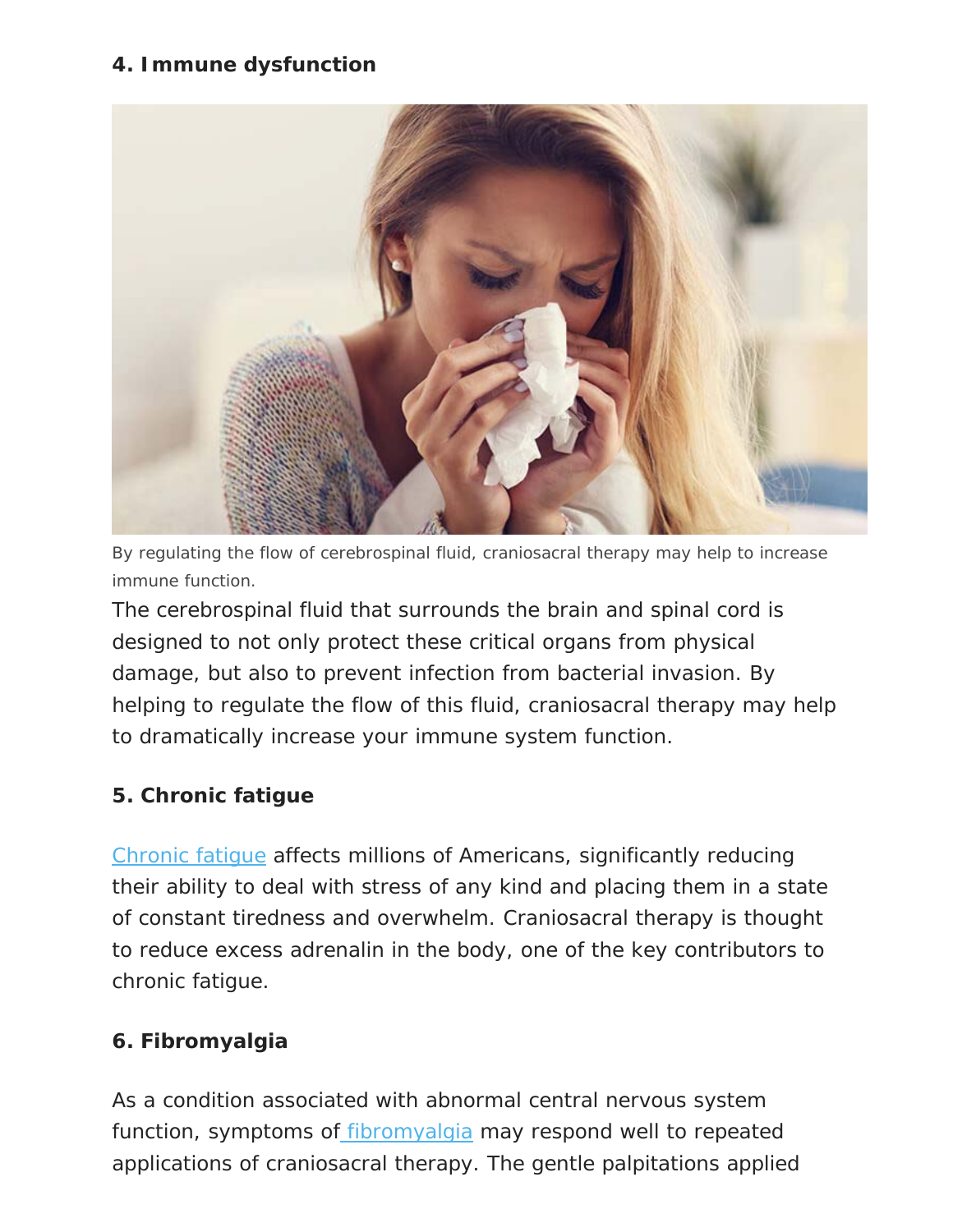during craniosacral therapy can help to alleviate the constant pain many fibromyalgia patients suffer from, along with supporting healthy brain function and lowering chronic stress levels.

## **7. Fertility issues**



In one study, 60 percent of women treated with manual therapy were able to conceive within three months.

Many people who struggle to conceive are often inhibited by chronic stress. In a constant state of stress, the release of adrenalin and cortisol dampens the other "normal" processes in the body, favoring only those required to survive. In this chronic stress state, the body sees no reason to reproduce; its main goal is to get itself to a place of safety.

With this in mind, often the key to improved fertility is simply to alleviate stress. Craniosacral therapy promotes stress relief in multiple ways, including via the act of gentle massage and by supporting healthy brain and spine function. A 2012 study published in the *Journal of the American Osteopathic Association* found that 60 percent of women treated with manual therapy (a category that includes craniosacral therapy) were able to transition from a state of infertility to conceive within three months and deliver to full term.